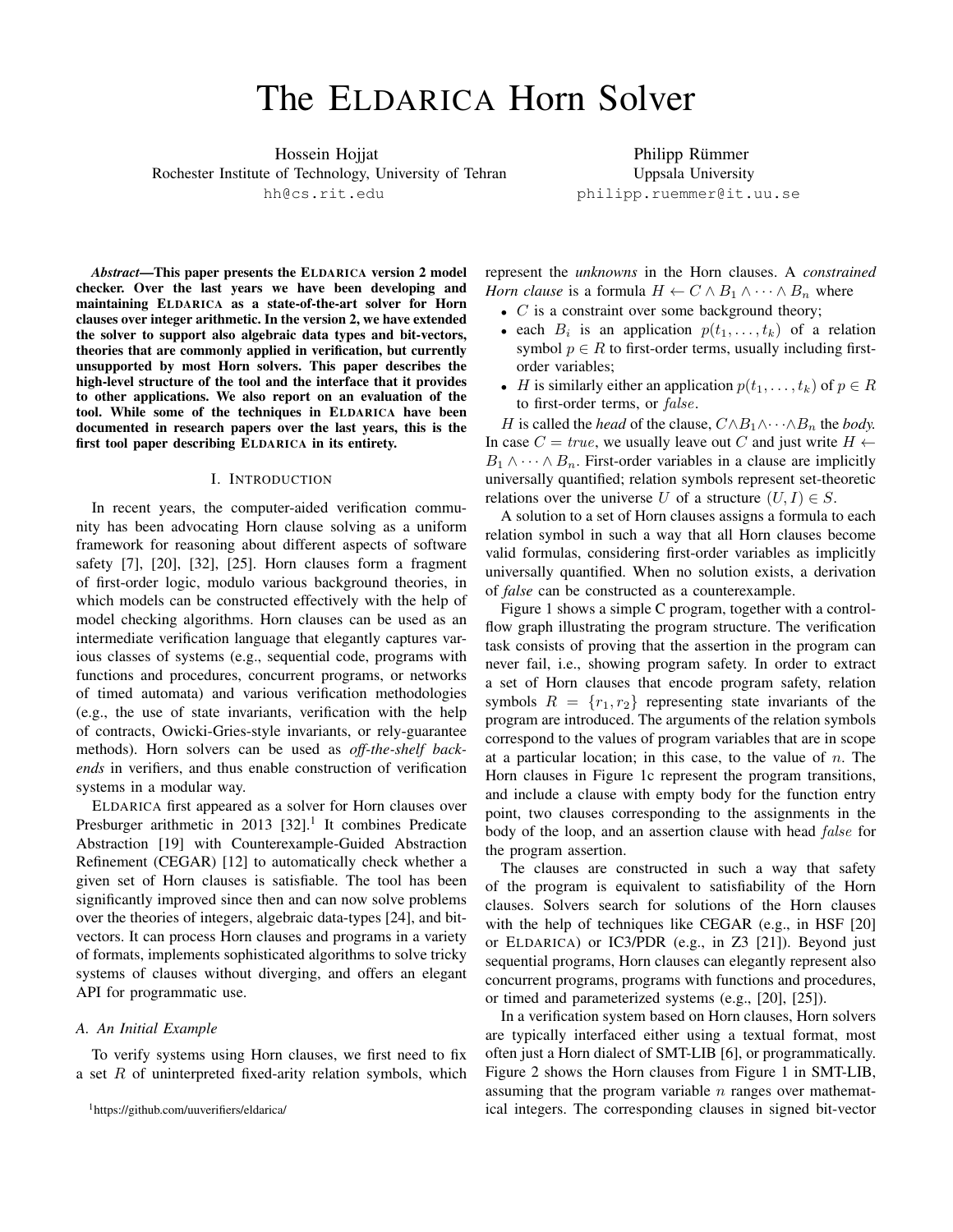<span id="page-1-0"></span>



```
1 (set-logic HORN)
  \frac{2}{3}\begin{array}{c|cc}\n3 & (\text{dec} \cdot \text{de} - \text{fun r1 (Int) } \text{Bool}) \\
4 & (\text{dec} \cdot \text{de} - \text{fun r2 (Int) } \text{Bool})\n\end{array}(declare-fun r2 (Int) Bool)
  5
           (assert (r1 0))\begin{array}{c} 7 \\ 8 \end{array} (assert (forall ((n Int))<br>\begin{array}{c} (n \geq 0.71 \text{ m}) \end{array} (r2 \begin{array}{c} (n \geq 0.71 \text{ m}) \end{array}( = > (r1 n) (r2 (+ n 1))))\begin{array}{c|c} 9 & (assert (for all (n Int)) \\ 10 & (= (r2 n) (r1)) \end{array}10 (=& (r2 n) (r1 (- n 1)))))<br>
11 (assert (for all (n Int))11 (assert (forall ((n Int))<br>12 (=> (and (r2 n))
                               ( \Rightarrow (and (r2 n) (not (>= n (- 10)))) false)))
13
14 (check-sat)
```
Fig. 2: The example from Figure [1](#page-1-0) in SMT-LIB notation, with mathematical integer semantics.

```
(set-logic HORN)
 \begin{array}{c} 2 \\ 3 \end{array}\begin{array}{c|c} 3 & (\text{ declare-fun r1 } ((\text{ _ BitVec 32}))\text{ } \text{Bool}) \\ 4 & (\text{ declare-fun r2 } ((\text{ _ BitVec 32}))\text{ } \text{Bool}) \end{array}(declare-fun r2 ((_ BitVec 32)) Bool)
  5
  6 (assert (r1 (-bv0 32)))7 (assert (forall ((n (_ BitVec 32)))<br>8 (=> (r1 n) (r2 (bvadd n (_ bv1 32))))))
9 (assert (forall ((n \ ( \ \ \text{BitVec} \ 32))))<br>10 (\Rightarrow (r2 n) (r1 (bysub n (
10 (=> (r2 n) (r1 (bysub n (_ bv1 32))))))<br>11 (assert (forall ((n (_ BitVec 32)))
11 (assert (forall ((n \ (BitVec 32))))<br>12 (=>(and (r2 n)\begin{array}{c|c} 12 & \text{(=)} & \text{(and (r2 n)} \\ 13 & \text{(not (i))} \end{array}\begin{array}{c|c}\n 13 & \text{(not (bvsge n (bvneg (-bv10 32)))))} \\
 14 & \text{false}))\n \end{array}false)))
15<br>16(check-sat)
```
Fig. 3: The example from Figure [1](#page-1-0) in SMT-LIB notation, with bit-vector semantics.

arithmetic of width 32 is shown in Figure [3.](#page-1-2) Both sets of Horn clauses can easily be proven satisfiable by ELDARICA and other tools.

#### *B. Related Work.*

Horn solvers have been implemented using a variety of algorithms, often by extending methods from hardware or software model checking to the more general case of solving sets of Horn clauses. Existing state-of-the-art tools can be

classified according to their underlying solving algorithm as the following:

- **CEGAR** and predicate abstraction, such as HSF [\[20\]](#page-6-1), Duality [\[30\]](#page-6-9), and ELDARICA;
- IC3/PDR, such as the PDR engine in Z3 [\[21\]](#page-6-7). The algorithm implemented in SPACER [\[28\]](#page-6-10) extends IC3/PDR by maintaining both under- and over-approximations during analysis;
- **Transformation** of Horn clauses, such as VeriMAP [\[13\]](#page-6-11) and Rahft [\[26\]](#page-6-12);
- Machine learning, such as SynthHorn [\[33\]](#page-6-13), FreqHorn [\[17\]](#page-6-14) and HoIce [\[11\]](#page-6-15), which progressively drive concrete invariant samples and use machine learning classification techniques to find the inductive invariant.

Many of the solvers in addition use techniques like abstract interpretation to synthesise invariants, and this way support the main algorithm.

Compared to other Horn solvers, distinguishing features of ELDARICA are the set of convergence heuristics implemented (Section [II-C\)](#page-2-0), which enable ELDARICA to solve particularly tricky Horn problems, the range of supported theories (including algebraic data types and bit-vectors), and the provided API.

## II. AN OVERVIEW OF ELDARICA

We start by describing the ELDARICA design and implementation. ELDARICA is open source, entirely implemented in Scala, and only depends on Java or Scala libraries, $<sup>2</sup>$  $<sup>2</sup>$  $<sup>2</sup>$  which</sup> implies that ELDARICA can be used on any platform with a JVM. ELDARICA can be used as a standalone tool, but can also easily be integrated as a library into other systems implemented in Scala or Java. To reduce the JVM startup/warm-up delay in standalone use, ELDARICA can also be run in a daemon mode.

ELDARICA uses PRINCESS [\[31\]](#page-6-16) as SMT solver for satisfiability and implication checks, and as interpolation procedure for Presburger arithmetic [\[9\]](#page-6-17), algebraic data-types [\[24\]](#page-6-6), and bit-vectors [\[3\]](#page-6-18). The CEGAR engine of ELDARICA also loads PRINCESS as a library that provides the data-structures

<span id="page-1-3"></span><sup>2</sup>With the exception of the FLATA library optionally used for acceleration, as described below, which depends on Yices [\[16\]](#page-6-19).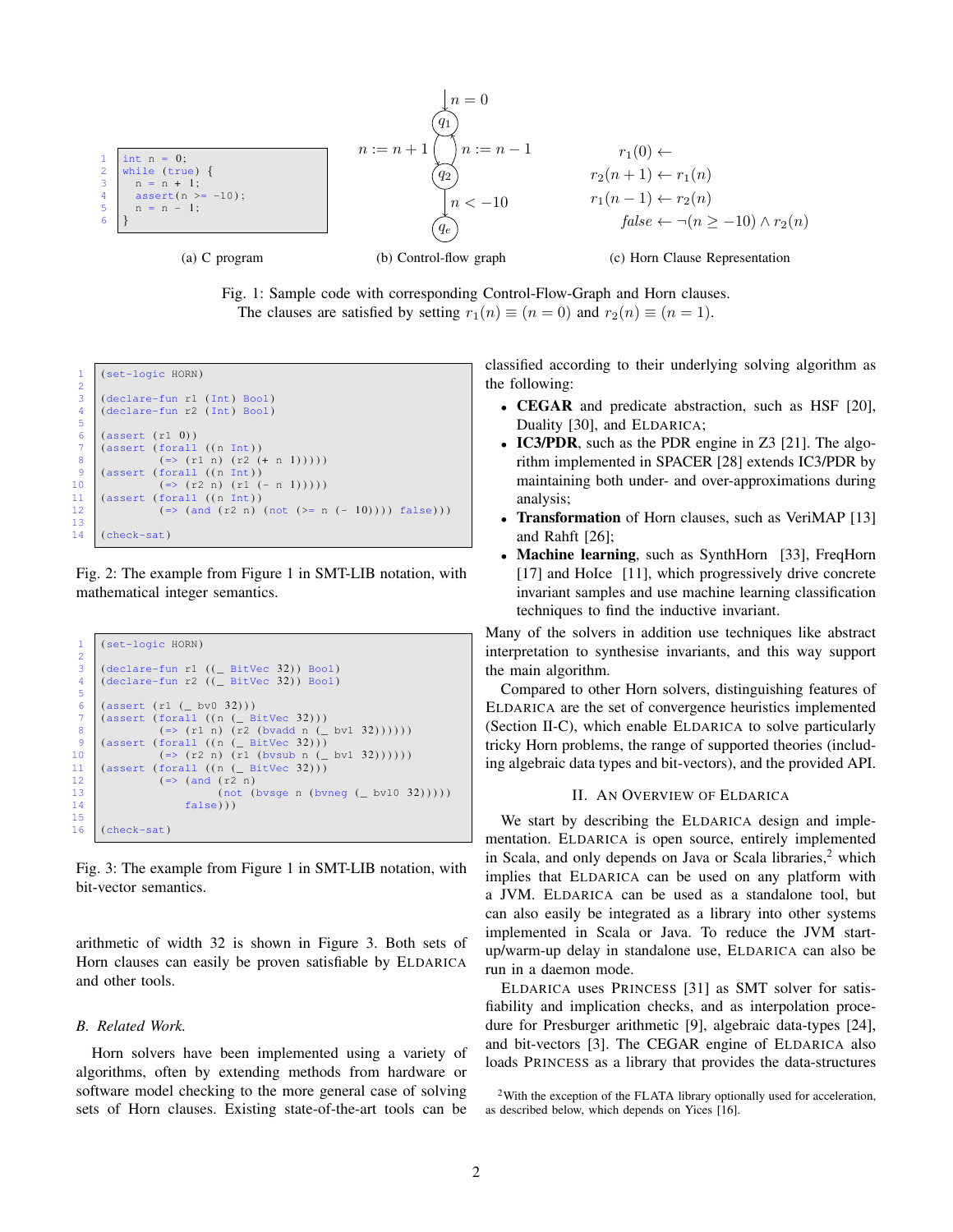<span id="page-2-1"></span>

Fig. 4: The Main Architectural Components of ELDARICA

to represent terms, formulas, and background theories. This approach initially reduced the implementation effort, but also helps to speed up SMT queries because copying and conversion of expressions largely becomes unnecessary.

## *A. Available Front-ends and Formats*

Figure [4](#page-2-1) presents an overview of the ELDARICA's architecture. ELDARICA accepts input in a range of formats: the main input format for Horn clauses is (standard-compliant) SMT-LIB v2 [\[6\]](#page-6-8), writing each clause as an explicitly quantified disjunction or implication. Support for the SMT-LIB rule dialect offered by Z3 is considered for the future. ELDARICA also supports Prolog-style input of Horn clauses over integer arithmetic.

ELDARICA is also able to parse programs in two (simple) formats, and handle the clause encoding internally. ELDARICA can read and verify input in the Numerical Transition Systems (NTS) format [\[1\]](#page-6-20), [\[23\]](#page-6-21), a format handled and produced by several verification tools. ELDARICA can also parse programs in a fragment of the C language (currently excluding pointers, arrays, and heap), as well as networks of timed automata in a C-like language with support for unbounded parallelism, clocks, binary communication channels, and time invariants [\[25\]](#page-6-3).

#### *B. The Main Algorithms Used in* ELDARICA

To check the satisfiability of Horn clauses, ELDARICA applies lazy Cartesian predicate abstraction [\[19\]](#page-6-4), [\[5\]](#page-6-22), in combination with a variant of Counterexample-Guided Abstraction Refinement (CEGAR) [\[12\]](#page-6-5), [\[4\]](#page-6-23). Horn clauses are first sent through a number of preprocessing stages, applying transformations such as (forward) slicing, (forward and backward) reachability analysis to eliminate dead relation symbols, clause inlining, splitting of clauses with complicated constraints or long bodies, constant propagation, abstract interpretation over an interval domain to infer basic information about variable ranges, as well as interval constraint propagation to further narrow down variable ranges.

The main CEGAR engine of ELDARICA then attempts to construct an abstract reachability (hyper)graph (ARG) that would witness satisfiability of Horn clauses, starting from a (user-provided, and often empty) set of predicates for each relation symbol. Implication properties are checked with the help of the SMT solver PRINCESS. If ARG construction fails, the obtained abstract counterexample DAG is checked for spuriousness by PRINCESS, resulting in either a concrete counterexample, or additional predicates computed through Craig interpolation. By default, ELDARICA maps the counterexample DAG to a tree interpolation problem for this purpose, but also disjunctive interpolation [\[32\]](#page-6-2) can be switched on using the command-line option  $-dis$ .

# <span id="page-2-0"></span>*C. Convergence Heuristics*

Beyond basic CEGAR and Craig interpolation, ELDARICA applies two methods to minimise the likelihood of divergence, i.e., of the phenomenon that a model checker can sometimes fail to discover the right predicates, and continue refining the constructed abstraction indefinitely. The first method is based on *acceleration:* if during preprocessing cycles consisting of only linear clauses (with only conjunctive, numeric constraints) are detected, then precise static acceleration [\[10\]](#page-6-24), [\[22\]](#page-6-25) is applied to replace the cycle with a single clause with the same effect. ELDARICA loads the FLATA tool<sup>[3](#page-2-2)</sup> as a Java library for this purpose. Acceleration later helps Craig interpolation to discover sufficiently general predicates, and has been shown to significantly extend the reach of CEGAR for tricky verification tasks [\[22\]](#page-6-25). Since this optimisation can sometimes slow down the model checker, and it is only applicable for cycles with linear clauses, it is optional and can be switched on with the command-line option -stac.

As a second method, ELDARICA uses *interpolation abstraction* [\[29\]](#page-6-26) to control the predicates computed through Craig interpolation. Interpolation abstraction is driven by the results of a global analysis of the cycles (corresponding to program loops) present in a set of Horn clauses, including information about modified loop variables and strides of loop counters, derived during preprocessing. Among others, interpolation abstraction helps to analyse loops modifying multiple variables, e.g. the Horn clauses corresponding to the following program:

```
1 \begin{cases} \text{int } x = 0, y = 0; \\ \text{while } (x < N) \end{cases}3 x++; y++;5 \text{assert}(N < 0 || y == N);
```
In this case, loop analysis will identify the term  $x - y$  as a useful expression (or *interpolation template*) in invariants, and interpolation abstraction will guide the interpolation process towards expressions that avoid the variables x, y, unless they occur in the context  $x - y$ . This approach enables ELDAR-ICA to rank interpolants according to their expected generality, and has been shown to speed up the solving process, as well as to significantly reduce the possibility of divergence [\[29\]](#page-6-26), [\[14\]](#page-6-27). Interpolation templates can also be specified manually by the user to control the derived predicates.

Interpolation abstraction is enabled by default, but can optionally be switched off with the option -abstract:off.

 $\overline{4}$ 

<span id="page-2-2"></span><sup>3</sup><http://nts.imag.fr/index.php/Flata>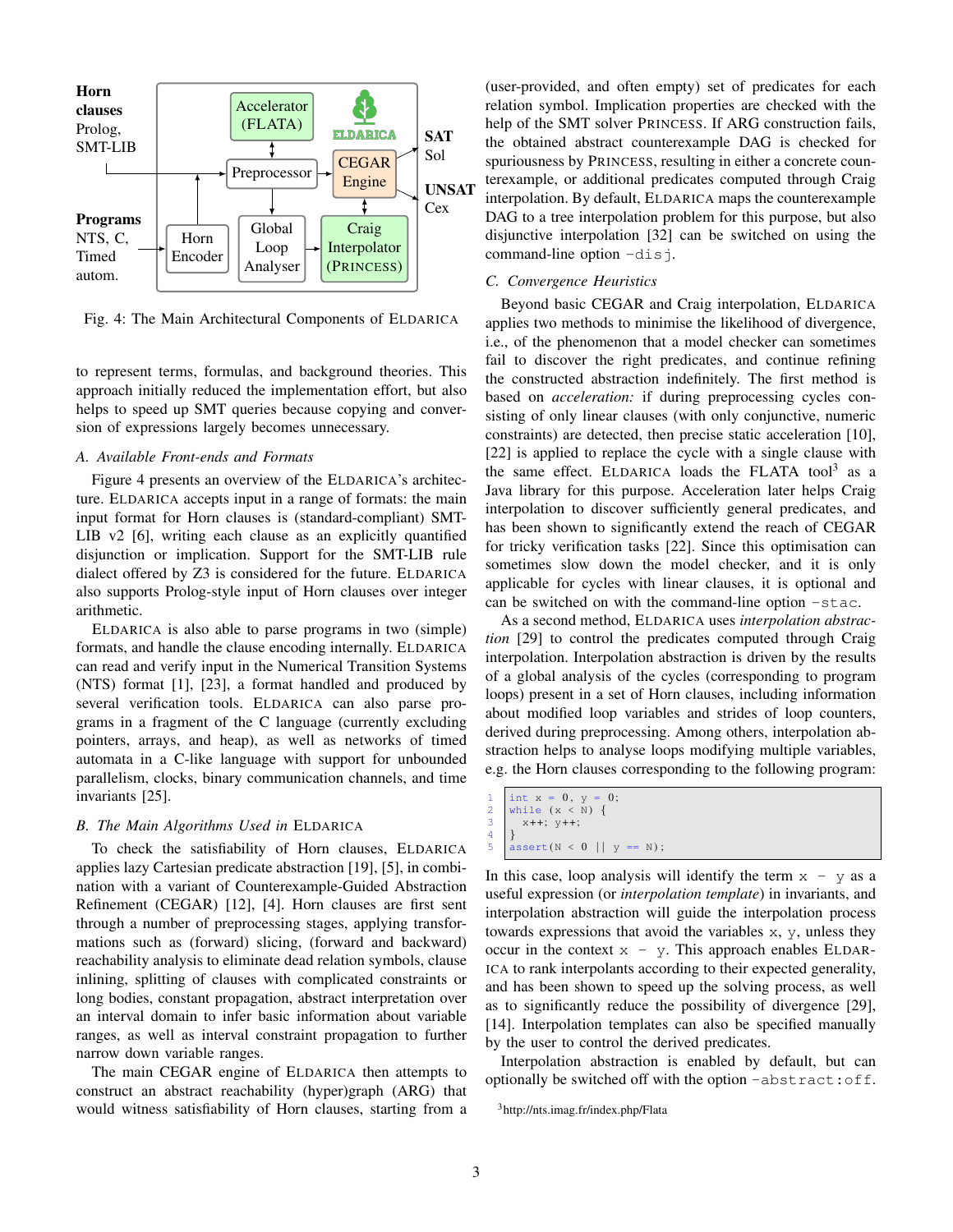There is also an option -abstractPO for running a portfolio of two solvers, one with interpolation abstraction enabled, and one without interpolation abstraction.

# III. STATUS OF THEORY SUPPORT

#### *A. Unbounded Integers*

The development of ELDARICA initially focused on the theory of unbounded linear integer arithmetic (LIA, quantifierfree Presburger arithmetic, but also including Booleans), for which efficient Craig interpolation is well understood. Among the supported theories, linear integer arithmetic in ELDARICA is at this point the most refined and mature, and has been evaluated extensively in previous work [\[22\]](#page-6-25), [\[29\]](#page-6-26), [\[14\]](#page-6-27).

Based on the interpolation procedure presented in [\[3\]](#page-6-18), we have recently also added support for non-linear integer arithmetic (NIA) to ELDARICA. The handling of NIA is besteffort though: procedures for NIA are necessarily incomplete, and quantifier-free interpolants do not exist in all cases. We have not yet collected a lot of experience with NIA problems.

### *B. Arrays*

ELDARICA can also handle problems with arrays, and can compute quantified solutions for such problems using the transformation approach from [\[8\]](#page-6-28). ELDARICA accepts an extended Horn fragment for problems with arrays, with additional universal quantifiers allowed in front of each occurrence of a relation symbol specifying the intended quantifier structure of solutions. As an example, we consider a program filling an array with consecutive numbers:

|                | int n, int $ar[]$ ;                                                             |
|----------------|---------------------------------------------------------------------------------|
| $\overline{2}$ | assume(n > 0);                                                                  |
|                |                                                                                 |
|                | int i = $0$ ;                                                                   |
| 5              | while $(i \le n)$ {                                                             |
| 6              | $ar[i] = i;$                                                                    |
|                | $i++$                                                                           |
|                |                                                                                 |
|                |                                                                                 |
| 10             | assert(forall int j; $0 \leq j$ & $j \leq n \Rightarrow \text{ar}[j] \geq 0$ ); |

A simple Horn representation of this verification task, using a single relation symbol inv representing the required loop invariant, is given in Figure [5.](#page-3-0) The encoding specifies that solutions are supposed to be of the form  $inv(n, i, ar)$  =  $\forall ind. \; invM(n, i, ind, ar-ind).$  where the matrix  $invM$  is the actual unknown to be determined by the Horn solver.

Instead of providing the quantifier pattern explicitly in the SMT-LIB input, it is also possible to leave the introduction of quantifiers to ELDARICA, and simply declare inv to be a symbol with an array argument:

```
1 (declare-fun inv (Int Int (Array Int Int) ) Bool)
```
The number of quantifiers to be introduced can be controlled using the command-line option  $-arrayQuans:n$ .

#### *C. Algebraic Data-Types*

Moving towards version 2, we have recently added support for algebraic data-types (ADTs) with fully-free constructors to ELDARICA. This makes it possible to analyse Horn clauses

```
(set-logic HORN)
\frac{2}{3}(declare-fun invM (Int Int Int Int) Bool)
 \frac{4}{5}\begin{array}{c|c} 5 & \text{(define-fun inv ((n Int) (i Int))} \\ 6 & \text{(ar (Array Int))} \\ 7 & \text{(forall ((ind Int)) (invM n i))} \end{array}6 (ar (Array Int Int) ) ) Bool
7 (forall ( ( ind Int) ) (invM n i ind (select ar ind) ) ) )
 8
9 (assert (forall ((n Int) (ar (Array Int Int))) (3x + 10x + 9) (inv n 0 ar))))
                 (=> (> n 0) (inv n 0 ar)))11
12 (assert (forall ((n Int) (i Int) (ar (Array Int Int)))
13 (=> (and (inv n i ar) ( i n))
14 (inv n (+ i 1) (store ar i i)))))
15
16 (assert (forall ((n Int) (i Int) (ar (Array Int Int))) (17) (=> (and (inv n i ar) (>= i n))
18 (forall ((j Int))
19 (=>(and (<=0 j) (< j n))20 (>= (select ar j) 0))))))
21
22 (check-sat)
```
Fig. 5: An array example in SMT-LIB. To solve the example using ELDARICA, the option -splitClauses is needed.

```
1 (set-logic HORN)
 \begin{array}{c|c} 3 & \text{(declace-datative)} \ 4 & \text{(cons)} \end{array}(cons (hd Int) (tl list)))6 (declare-fun C (list list list) Bool)
 8 (define-fun len ((1 \text{ list})) Int (- (_size 1) 1))
10 (assert (forall ((y list)) (C nil y y)))
12 (assert (forall ((x list) (y list) (r list) (i Int)) ( \Rightarrow (C \times y \text{ r})13 (=> (C x y r)<br>14 (C (cons i x) y (cons i r)))))
16 (assert (forall ((x list) (y list) (r list))<br>17 (=> (and (not (=r nil)) (C xy r))17 (=> (and (not (= r nil)) (C x y r))<br>
18 (or (= (hd r) (hd x))
18 (or (= (hd r) (hd x))<br>19 (= (hd r) (hd y))))))
21 (assert (forall ((x list) (y list) (r list)) (22) (=> (C x y r)
\begin{array}{c|c}\n 22 & \text{(=)} & \text{(C x y r)} \\
 23 & \text{(= (len r)}\n \end{array}(=(len r) (+ (len x) (len y))))(check-sat)
```
Fig. 6: A list example in SMT-LIB.

with common data-types like enumerations, unions, tuples, lists, or trees. Clauses can also contain *size constraints,* i.e., reason about the number of occurrences of constructor symbols in a term.<sup>[4](#page-3-1)</sup> This can be used to talk about the length of lists or the size of trees. ADTs are handled with the help of the decision and interpolation procedure presented in [\[24\]](#page-6-6).

Figure [6](#page-3-2) shows a Horn problem over the data-type of lists of integers. The data-type is defined with constructors nil, cons, and selectors hd, tl. The size of a list, in terms of the number of constructor symbols, can be accessed using the built-in operator \_size; since \_size also counts the nil operator, in line 8 we define a function len that computes

 $\frac{2}{3}$ 

5

7

9

 $\frac{11}{12}$ 

15

20

 $24$ <br> $25$ 

<span id="page-3-1"></span><sup>4</sup>SMT-LIB does currently not define a size operator for ADTs, so that resulting input is not SMT-LIB compliant.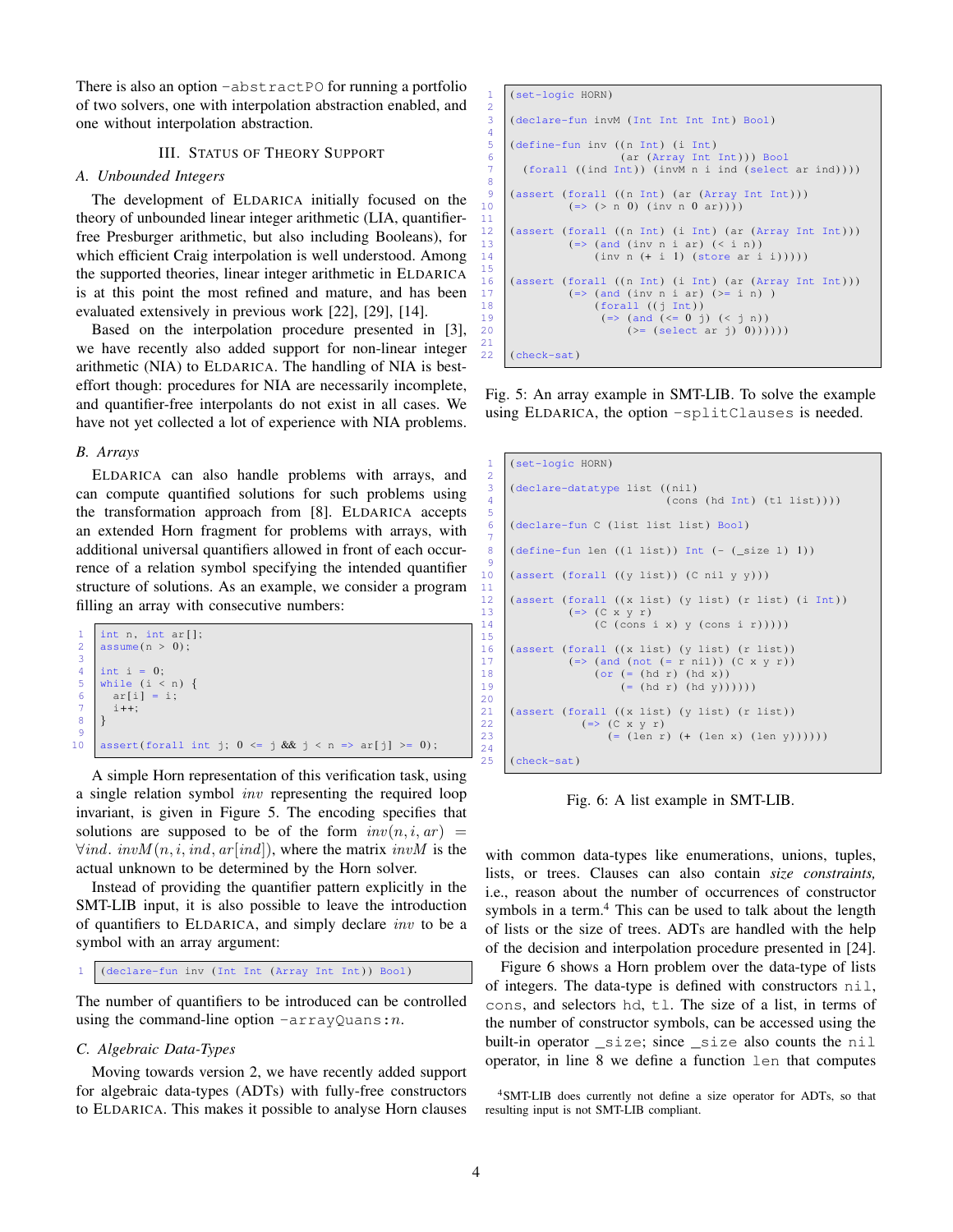standard list length. The relation symbol C is then defined to compute list concatenation, and in lines 16–23 two properties of concatenation are verified. A programmatic version of the example is provided in the next section.

At this point, ELDARICA is only able to compute quantifierfree (and recursion-free) solutions of Horn clauses over ADTs, which restricts the class of systems and properties that can meaningfully be analysed. For instance, ELDARICA cannot derive solutions that state sortedness of an unbounded list, or the property that all list elements are positive.

## *D. Bit-Vectors*

ELDARICA version 2 also supports Horn clauses over bitvectors, using a lazy encoding approach to map bit-vector constraints to quantifier-free Presburger constraints, which can then be solved and interpolated using the existing procedures in PRINCESS. The details of the interpolation procedure are described in a companion paper at FMCAD 2018 [\[3\]](#page-6-18). EL-DARICA supports almost the full SMT-LIB bit-vector theory, although the interpolation procedure used for bit-vectors is optimised mainly for arithmetic constraints (as opposed to bitwise operators) in Horn clauses. An SMT-LIB example with bit-vectors is given in Figure [3,](#page-1-2) and a programmatic example in the next section.

## IV. PROGRAMMATIC USE OF ELDARICA

#### *A. Algebraic Data Types*

Since ELDARICA is implemented in Scala, it offers a convenient embedded domain-specific language for writing formulas and clauses, and can easily be integrated into other Scala applications. Integration into Java applications takes a similar form, but lacks the syntactic sugar provided through Scala, and at the moment requires the programmer to go through the slightly cumbersome process of calling Scala methods from Java. Formulas and data-types are constructed using the API of the underlying SMT solver PRINCESS.<sup>[5](#page-4-0)</sup>

A complete runnable example is shown in Figure [7.](#page-4-1) In line 11, debugging assertions are switched off. In lines 13– 17, again the ADT of lists over integers with sort name list, constructors nil, cons, and selectors hd, tl is defined (mutually recursive data-types can be created similarly). Lines 26– 29 declare variables of sort integer and list, respectively, and line 31 a ternary relation symbol C over lists. The clauses in lines 34–35 are written in Prolog-like notation, and axiomatise C to represent concatenation. In line 39, a property about the head of a list resulting from concatenation is stated as a third clause. In line 41 the satisfiability of the three clauses is checked, with solution  $C(x, y, r) \equiv y = r \vee hd(r) = hd(x)$ .

To run the example, it is only necessary to have the Scala build tool sbt installed, which is included in many Linux distributions. Further dependencies, such as the Scala compiler and ELDARICA itself, will be downloaded automatically by the command sbt run.

```
5http://www.philipp.ruemmer.org/princess/doc/
```

```
// List-example.scala
 3 import ap . SimpleAPI
 4 import ap.theories.ADT<br>5 import lazabs horn bot
      import lazabs . horn . bottomup ._
 6 import ADT.<br>
7 import Horn
      import HornClauses.
 8 | import ap. parser. IExpression.
      10 object ListExample extends App {
11 lazabs . GlobalParameters . get . assertions = false
13 val listADT = new ADT (Seq("list"),
14 Seq(("nil", CtorSignature(Seq(), ADTSort(0))),<br>
15 ("cons", CtorSignature(Seq(
16 ("hd", OtherSort(Sort.Integer)),<br>17 ("tl", ADTSort(0))),
18 \text{ADTSort}(0)))
20 val Seq(list) = listADT.sorts<br>21 val Seq(nil, cons) = listADT.const
21 val Seq(nil, cons) = listADT.constructors
22 val Seq(\_, Seq(hd, tl)) = listADT.selectors
24 SimpleAPI withProver \{p \Rightarrow<br>25 import p
            import p_{\cdot -}27 val n = createConstant("n", Sort.Integer)<br>
28 val x = createConstant("x", list)
28 val x = createConstant("x", list)<br>29 val y = createConstant("y", list)
30 val r = \text{createConstant}("r", \text{ list})32 val C = createRelation("C", Seq(list, list, list))
\begin{array}{c|c} 34 & \text{val def} \text{Classes} = \text{List}(35 & \text{C(nil(), y, y)}) \end{array}\begin{array}{ccc} 35 & \text{c}(nil), y, y) & : - \text{true}, \\ 36 & \text{c}(\text{cons}(n, x), y, \text{cons}(n, r)) & : - \text{C}(x, r) \end{array}C(\text{cons}(n, x), y, \text{cons}(n, r)) := C(x, y, r)val prop =
40 (hd(x) === hd(r) | hd(y) === hd(r)) :- (<br>41 ((x, y, r), r =/= ni l())
                  C(x, y, r), r = l = nil()43 SimpleWrapper.solve(prop :: defClauses) match {<br>44 Case Left(sol) =>
              case Left(sol) =
45 println("sat"); println(sol mapValues (pp(\_)))46 case Right(cex) =><br>47 case Right(cex) =>
                 print(n("unsat"); println(cex)\begin{array}{c|c} 49 & 3 \\ 50 & 1 \end{array}
```

```
1 name := "list-example<br>2 scalaVersion := "2.11
2 \vert scalaVersion := "2.11.8"
    resolvers += "uuverifiers" at "http://logicrunch.\leftrightarrowr e s e a r c h . i t . uu . s e / maven /
4 libraryDependencies += "uuverifiers" %% "eldarica" % "\leftrightarrow2.0 - alpha2
```

```
1 // Output of the program<br>2 > sbt run
\begin{array}{c|c} 2 & \rightarrow \text{ sbt} \text{ run} \\ 3 & \dots \end{array}\begin{array}{c|c} 3 & [\dots] \\ 4 & \text{sat} \end{array}\begin{array}{c|c} 4 & \text{sat} \\ 5 & \text{Man} \end{array}5 \left[\text{Map}(C/3 \rightarrow 1 = 2 \mid \text{hd}(\_2) = \text{hd}(\_0))\right][\ldots]
```
Fig. 7: Runnable ELDARICA example, analysing Horn clauses over the data-type of lists. The program can be compiled and run with the command sbt run, which takes care of downloading all dependencies (including ELDARICA itself), compilation, and execution.

2

 $\frac{9}{10}$ 

12

19

23

26

31

33

37 ) 38<br>39

42

48 }

 $50$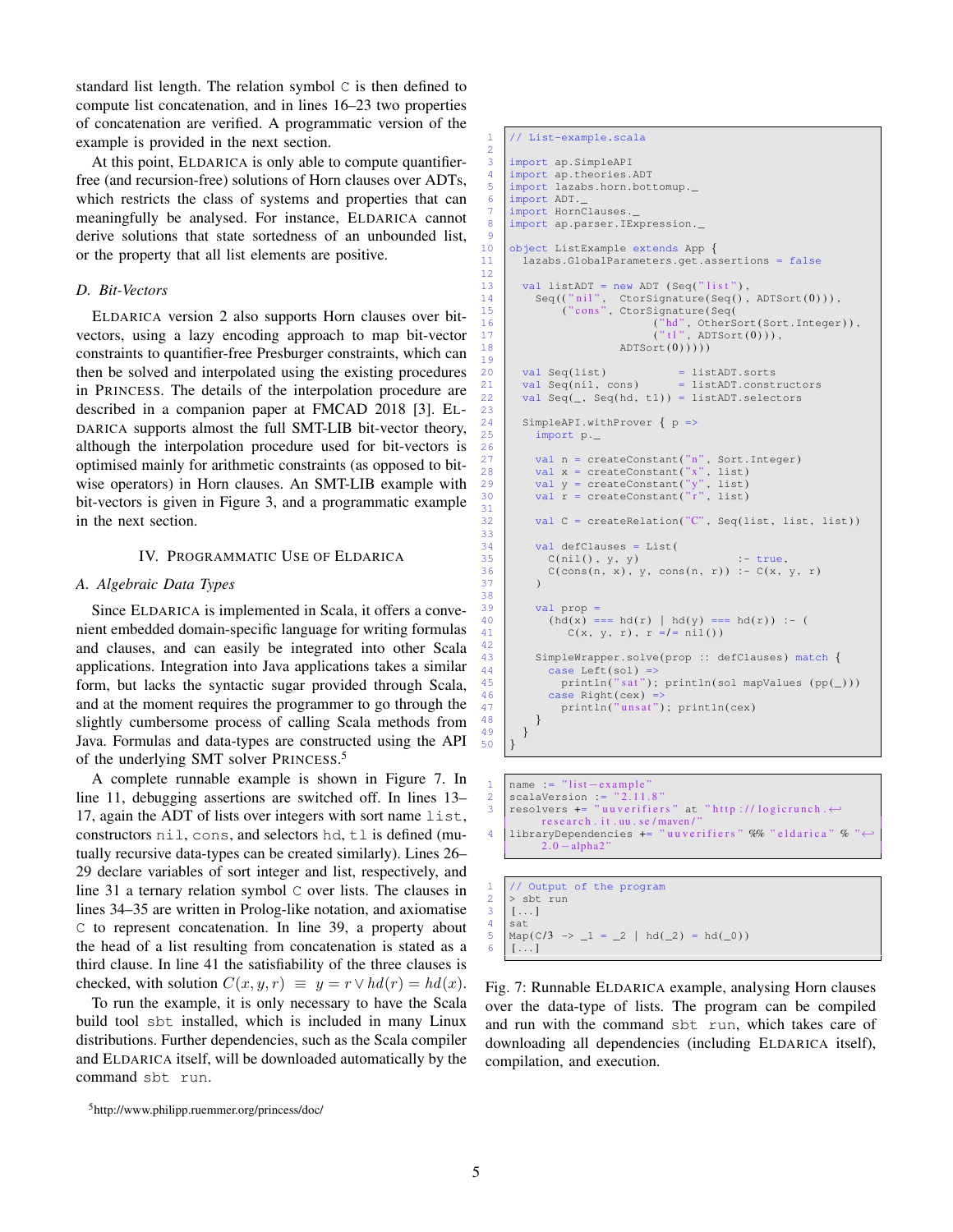<span id="page-5-1"></span>

|                   | #  | Int             |           | <b>BV</b>       |           |
|-------------------|----|-----------------|-----------|-----------------|-----------|
| <b>Benchmarks</b> |    | <b>ELDARICA</b> | 73        | <b>ELDARICA</b> | 73        |
|                   |    | sat/unsat       | sat/unsat | sat/unsat       | sat/unsat |
| Consistency       | 56 | 27/27           | 28/27     | 5/16            | 0/0       |
| <b>HOLA</b> [15]  | 46 | 45/0            | 36/0      | 29/4            | 1/0       |
| IntDualyzer       | 6  | 5/1             | 5/1       | 3/3             | 1/0       |
| SLayer (chain.)   | 68 | 0/6             | 17/34     | 0/2             | 10/28     |
| SLayer (fan.)     | 66 | 0/6             | 20/31     | 0/0             | 15/24     |
| qarmc             | 13 | 9/1             | 11/1      | 5/1             | 0/0       |
| ssh-simplified    | 23 | 13/8            | 9/9       | 13/6            | 1/0       |

Fig. 8: Results for ELDARICA 2.0-alpha3 and Z3 4.7.1 on integer and bit-vector benchmarks, an AMD Opteron 2220 SE machine, running 64-bit Linux and Java 1.8. Runtime was limited to 30min wall clock time, and heap space to 2GB. The table shows total number of benchmarks and the number of the benchmarks that each solver could solve.

#### *B. Bit-vectors*

We show an example of Horn clauses over bit-vectors in Figure [9.](#page-5-0) The overall structure of the program is similar as in the previous section. Bit-vector expressions are again constructed using the corresponding PRINCESS API, with the bit-vector operators provided in class ModuloArithmetic. The expression bv(32, n) generates the literal 32-bit constant  $n$ , while byadd represents bit-vector addition. More generally, the bit-vector API offers access to the complete SMT-LIB bit-vector theory. The option useTemplates of the SimpleWrapper enables interpolation abstraction, which is in the API disabled by default.

#### V. EXPERIMENTAL RESULTS

Extensive experimental evaluations of ELDARICA have been published in multiple recent research papers [\[29\]](#page-6-26), [\[14\]](#page-6-27), we only report some experiments on some of the new features of ELDARICA version 2. Figure [8](#page-5-1) shows a comparison of ELDAR-ICA 2.0-alpha3<sup>[6](#page-5-2)</sup> and Z3 4.7.1 on integer and bit-vector benchmarks. ELDARICA was run with the option -abstractPO, and Z3 with default options.

We use a collection of benchmarks in linear integer arith-metic from various sources.<sup>[7](#page-5-3)</sup> C programs from HOLA [\[15\]](#page-6-29) were first translated to NTS using Frama-C, and then to Horn clauses by ELDARICA. Since there are not many benchmarks for Horn clauses in bit-vector arithmetic, we wrote a script to convert all the operations in linear integer arithmetic to their equivalent bit-vector operations (32 bit signed). Using the script we transformed the original linear integer arithmetic benchmarks to bit-vector benchmarks. Of course, this can potentially change the satisfiability of the original benchmark, but it is useful for making a library of benchmarks of Horn clauses in bit-vector arithmetic.

The experiments show that ELDARICA performs well on most benchmark families. This might be due to the effective convergence heuristics in ELDARICA (Section [II-C\)](#page-2-0). An

#### <span id="page-5-0"></span>1 // BV-example.scala

 $\frac{2}{3}$ 

8

11

14

17

 $\frac{24}{25}$ 

32

35

43 } 44 }

```
import ap. SimpleAPI
 4 import ap . theories . ModuloArithmetic ._ <br>5 import lazabs . horn . bottomup .
     import lazabs . horn . bottomup ._
 6 import HornClauses . _
 7 import ap . parser . IExpression . _
 9 object BVExample extends App {
10 | lazabs. GlobalParameters. get. assertions = false
12 SimpleAPI withProver \{p \Rightarrow<br>13 import p
           import p._
15 val x = createConstant("x", UnsignedBVSort(32))
16 val y = \text{createConstant}(" y", \text{UsingnedBVSort}(32))18 val C = createRelation("C",
19 Seq(UnsignedBVSort(32),
20 UnsignedBVSort(32) ) )<br>
21 val D = createRelation("D"
           val D = \text{createRelation("D")}22 Seq(UnsignedBVSort(32),<br>23 UnsignedBVSort(32))
                             UnsignedBVSort(32)))
           val defClauses = List(
             C(bv(32, 1), bv(32, 1)) := true,27 \begin{bmatrix} \text{C}(\text{bvadd}(x, \text{bv}(32, 1)), \\ \text{bvadd}(\text{bv}(32, 1), y)) \end{bmatrix}28 bvadd(bv(32, 1), y)) :- C(x, y),<br>29 b(x, y) :- (C(x, y)
29 D(x, y) :- (C(x, y),<br>30 x = 2 by
                                                   x == by(32, 0)31 )
33 val prop =
34 \quad (y == b \lor (32, 0)) := D(x, y)36 SimpleWrapper.solve(prop :: defClauses,<br>37 = useTemplates = true
\begin{array}{c} 37 \\ 38 \end{array} useTemplates = true) match {<br>\begin{array}{c} 37 \\ 28 \end{array}38 case Left(sol) =><br>39 case Left(sol) =>
39 println("sat"); println(sol mapValues (pp(_)))<br>40 case Right(cex) =>
40 case Right(cex) =><br>\begin{array}{c} 40 \text{ min} \\ 41 \end{array}printin("unsat"); print(n(ex))\begin{array}{c|c} 42 & \\ 43 & \end{array}
```

```
1 name := "eldarica-example"<br>2 scalaVersion := "2.11.8"
2 \begin{bmatrix} \text{scalaversion} : & "2.11.8 \\ \text{resolvers} & \text{in} \\ \end{bmatrix}resolvers += "uuverifiers" at "http://logicrunch.\leftarrowr e s e a r c h . it . uu . s e / maven /'
4 libraryDependencies += "uuverifiers" %% "eldarica" % "+
             2.0 - alpha2
```

```
\begin{array}{c|c} 1 & // \text{Output of the program} \\ 2 & > sbt \text{ run} \end{array}2 > sbt run
\begin{array}{c|c} 3 & [\dots] \\ 4 & \text{sat} \end{array}sat
5 \text{Map}(C/2 \rightarrow 0 = 1, D/2 \rightarrow 1 = 0 \& 0 = 0)[\ldots]7 | >
```
Fig. 9: Runnable ELDARICA example, analysing Horn clauses over bit-vectors. As in Figure [7,](#page-4-1) the program can be compiled and run with the command sbt run.

<span id="page-5-3"></span><span id="page-5-2"></span><sup>6</sup><https://github.com/uuverifiers/eldarica/releases>

<sup>7</sup>Benchmarks available at<https://github.com/chc-comp/eldarica-misc> and <https://github.com/sosy-lab/sv-benchmarks/tree/master/clauses/>